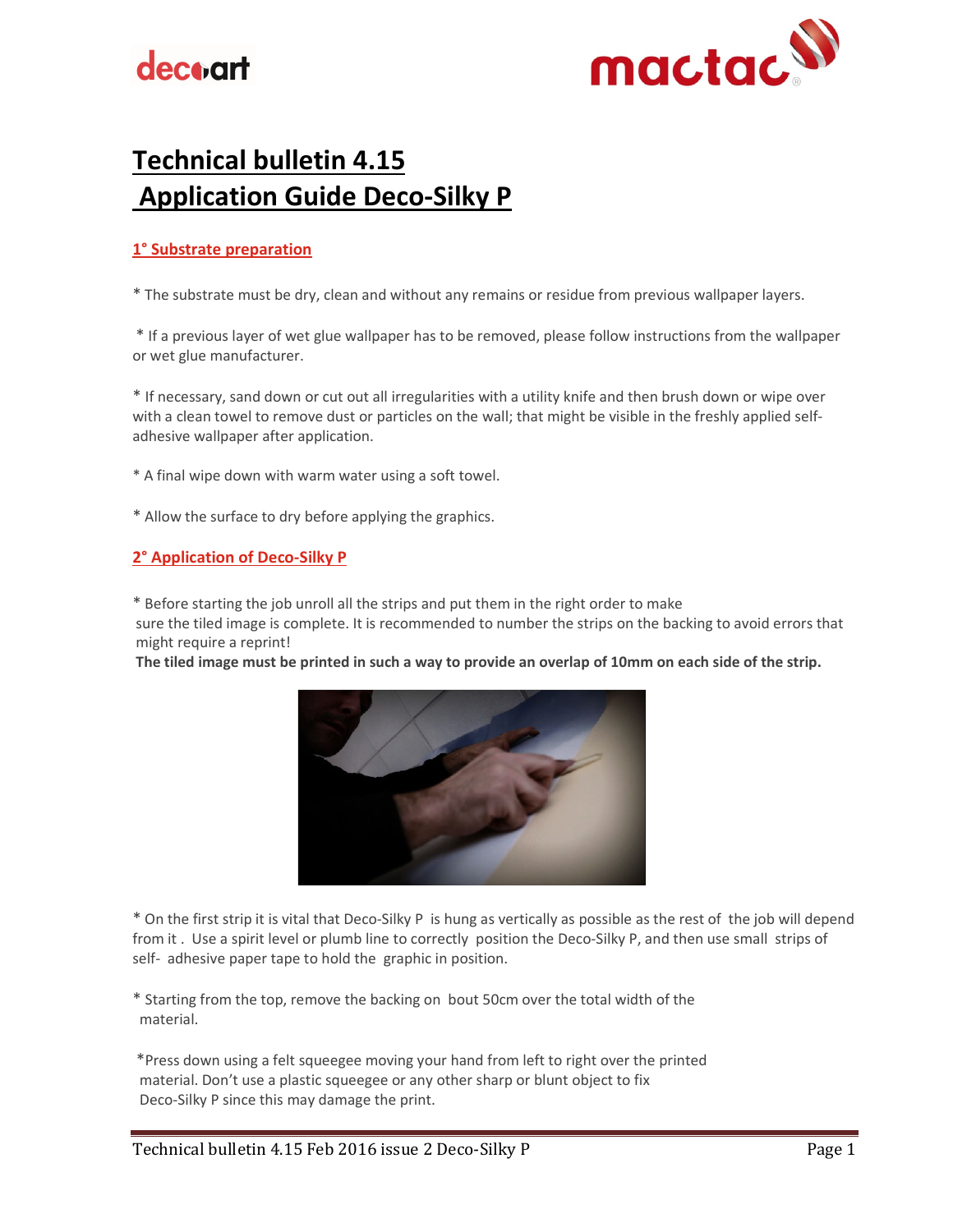



\* Re-positioning of the self-adhesive fabric is possible, thereby allowing corrections to be made in the application of the tiled image.

\* Carefully work your way down removing the backing in strips of 50 to 75cm and pushing from the middle to the outer edges.

\* Be careful not to make any wrinkles.

\* Using a sharp knife, cut through the middle of the overlapped layers (both layers) from top to bottom right through and then remove both of the small off cuts. The seams should now be perfectly clean.





\* Firmly press down the seams by using a heat gun and rubber roller to obtain a perfect result.





\* Trim the extra material from the bottom of the strip using a pair of scissors.

\* Ventilate the room or shop overnight to make sure remaining odour from the print has disappeared.

#### 3° Printing Tips for Deco-Silky P

\* Deco-Silky P is designed for Inkjet printing using eco-solvent, mild-solvent, Latex or UV Inkjet inks.

\* Use the proper ICC profile for your print engine/ ink / material / RIP software as can be found on the MACtac website – free of charge. Please surf to the download IIC profiles page on www.mactac.eu.